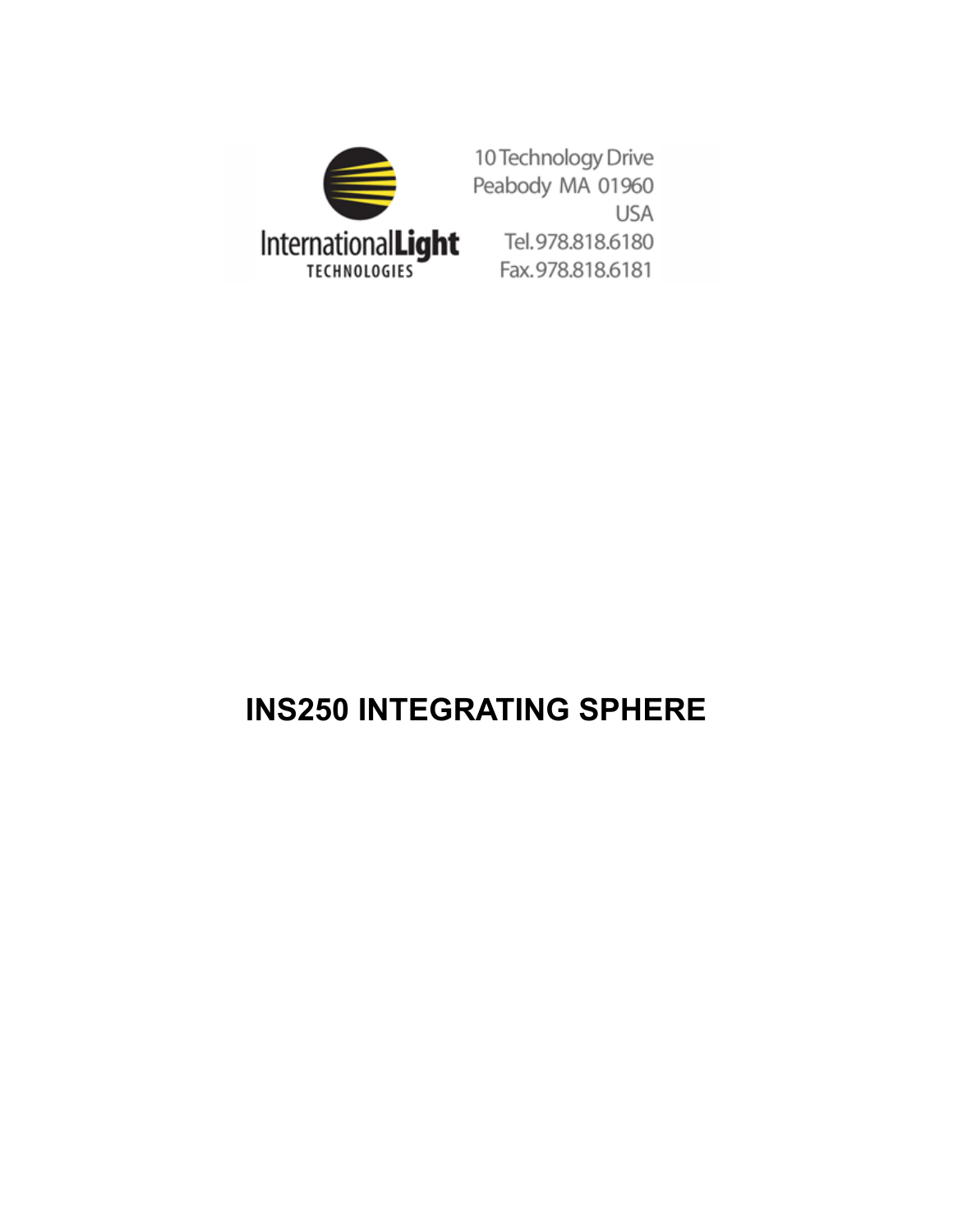# **TABLE OF CONTENTS**

# **1. INTRODUCTION**

# **2. PHYSICAL CONFIGURATION**

- 2.1 Size and Weight
- 2.2 Port Orientation
- 2.3 Inter Port Relationship
- 2.4 Port Adapters
- 2.5 Baffles

# **3. ELECTRTICAL CONSIDERATIONS**

- 3.1 Input Power
- 3.2 Standard Source Power
- 3.3 Available User Power

# **4. OPTICAL PROPERTIES**

- 4.1 Sphere Paint
- 4.2 Standard Lamp 4.3 Detector Input Cone
- 4.4 Standard Lamp Location
- 4.5 Standard Lamp Output
- 4.6 User Lamp Location

# **5. TYPICAL APPLICATIONS**

- 5.1 Mean Spherical Intensity
- 5.2 Flux Measurements
	- 5.2.1 Laser Measurements
	- 5.2.2 Wide Beam Flux Measurements
- 5.3 Diffuse Source (Radiance/Luminance)
- 5.4 Cosine Receiver
- 5.5 Flat Response Attenuator

### **6. USING THE TRANSFER STANDARD LAMP**

### **7. MAINTENANCE**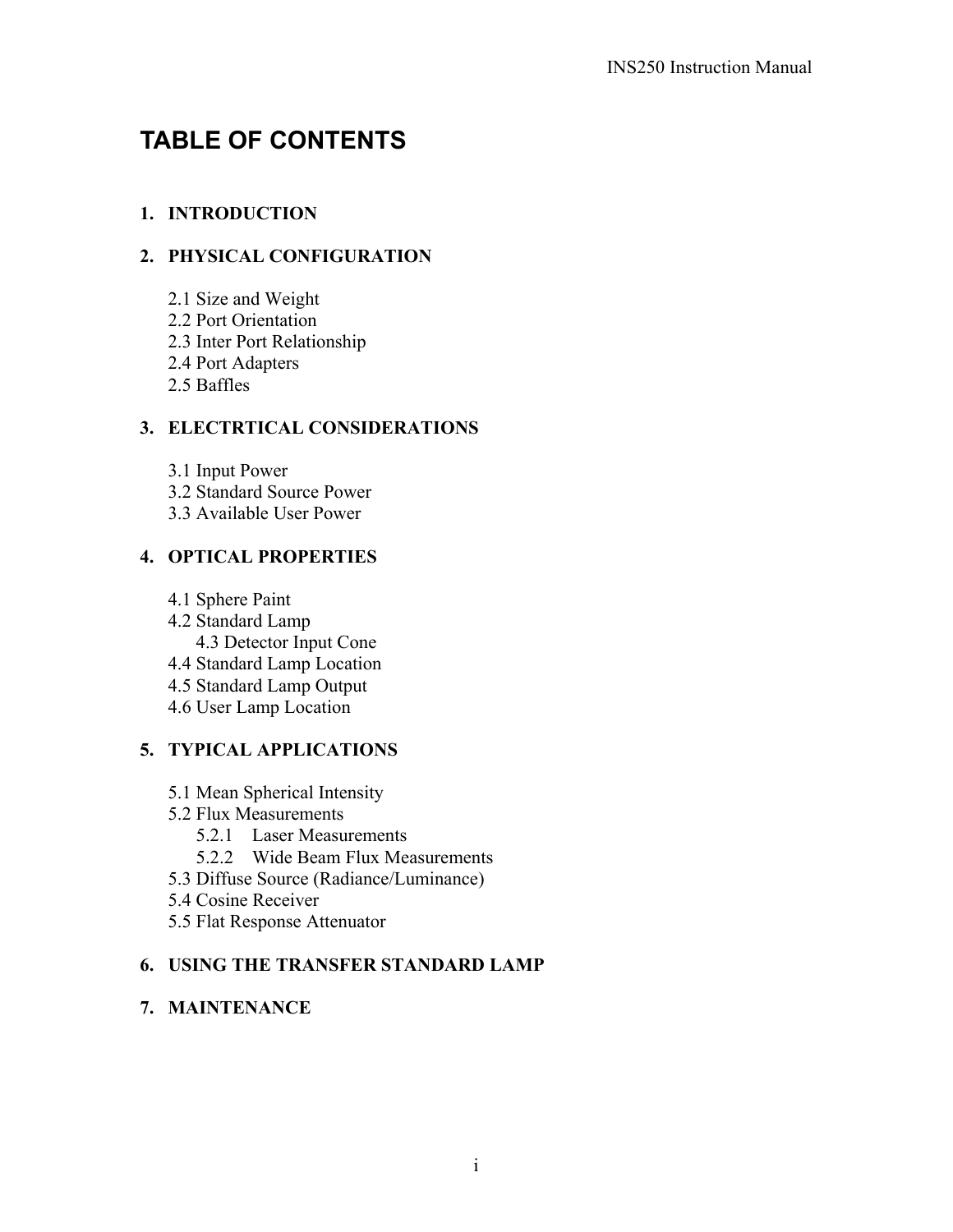### **1.0 INTRODUCTION**

You have purchased an integrating sphere which has been designed to be very versatile as to its applications. The sphere size and port hole sizes where chosen to be large enough to accept most miniature lamps, up to and including most automotive bulbs. Three ports are made available to allow for a readout detector, the built in transfer standard lamp, and one for the users lamp or beam input port. The transfer device is included, since the calibration changes for every different port plug and even due to the absorption of the lamp envelope itself. This built in lamp permits an absolute calibration to be accomplished even with these variations.

You will notice there are rubber feet on three sides of the system. This is to facilitate the orientation of any of the input/output ports in a horizontal plane.

With the use of International Lights equipment is its ability to be programmed for direct reading. This is especially useful with an integrating sphere since it can offer the direct reading option for any of the applicable absolute calibrations. For example, the system can be calibrated to read out the mean spherical candle power of miniature lamps and/or light emitting diodes (LED) directly. This permits rapid quality control inspection. The two series of instruments specifically designed for this type of programming are the IL1700 and IL1400A series Radiometer/Photometers.

As you will notice they are located orthogonal (90 degrees) to each other to minimize interaction between a source and detector and also between a first "light bounce" and the detector. This concept is expanded upon in section 4.4.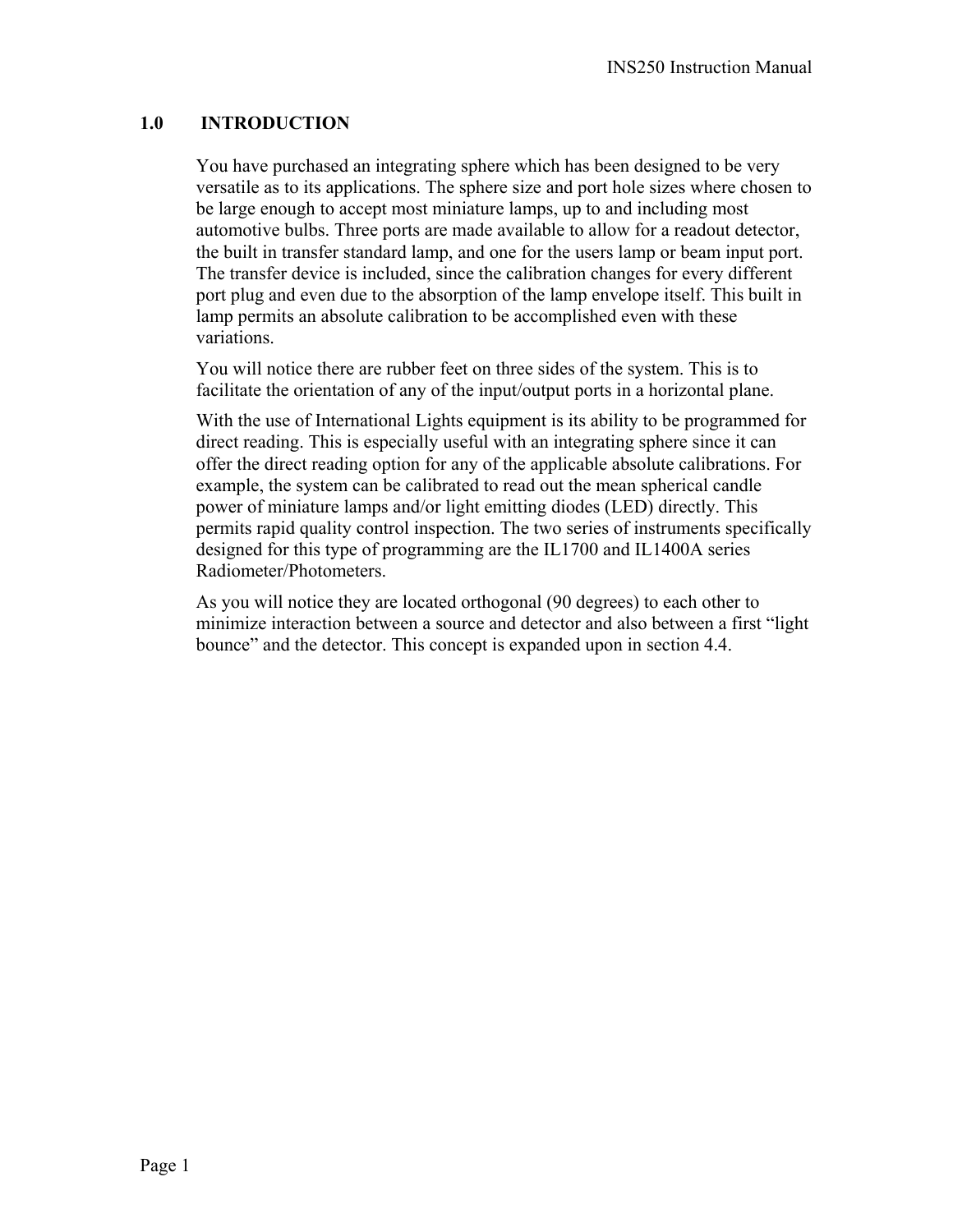#### **2. PHYSICAL CONFIGURATION**

- **2.1 Size and Weight** The cabinet forms a cube which is 36.5cm (14.4 inches) along each dimension which houses the sphere having an inside diameter of 25.4cm (10 inches) . The weight of the housing and sphere, including port adapters is approximately 4.8 kg (168 ounces)
- **2.2 Port Orientation** The system is supplied with three (3) standard input/output ports, located in one hemisphere. These ports are carefully positioned orthogonal to each other to minimize the possibility of light traveling directly from one port to the detector.
- **2.3 Inter port relationship** One might assume you could locate the three ports very close together to eliminate the possibility of direct exposure, but there is another condition to be met for proper optical measurements. In the case where a beam of light is being measured, the first bounce of the beam should not provide a direct input to the detector. In the case of lamp measurements which are located in the sphere, this is not a problem since the sphere is uniformly illuminated. Any "hot" spots, however, should not be in direct view of the detector. To meet these conditions, the ideal position is 90 degrees from each other which is the design condition of the IN5250. We have also designed the detector input cone to restrict the field of view to plus or minus 45 degrees, so as to prevent a direct view of the source. In addition to this there are two baffles placed between the detector and each of the other two ports (user and standard lamp). This requirement is especially needed for the total flux measurement from a lamp
- **2.4 Port Adapters** In order to complete the symmetry of the system, we have designed the adapters for each port to be the same. The lamp holder and detectors are also designed to have the same diameter (42 mm). This arrangement permits a fair sized hole for the user to use for large lamps or large beam diameters up to 37.6 millimeters. This generally will accommodate any application except for the case of a very large lamp or the situation where a "perfect" cosine acceptance angle was required. To enhance a port for "perfect" cosine acceptance, we can eliminate one port adapter and cover the port with a window as a custom modification. This would remove the cosine restrictions created by the sides of the port adapter .
- **2.5 Baffles** As mentioned before in paragraph 2.2, we provide a standard baffle mounted securely in the center position between the three ports. If your application requires a change of baffle, to prevent damage to the delicate white reflectance surface of the sphere, please contact international Light to have a custom baffle installed.. The purpose of the baffle is to prevent direct pickup of light from the lamp or from a wide angle source coming through the input port. The standard baffle has been designed with the assumption that the lamp will be a miniature type so that it will not project very far into the sphere. If this is not the case, a custom baffle can be constructed to block this direct path. It is necessary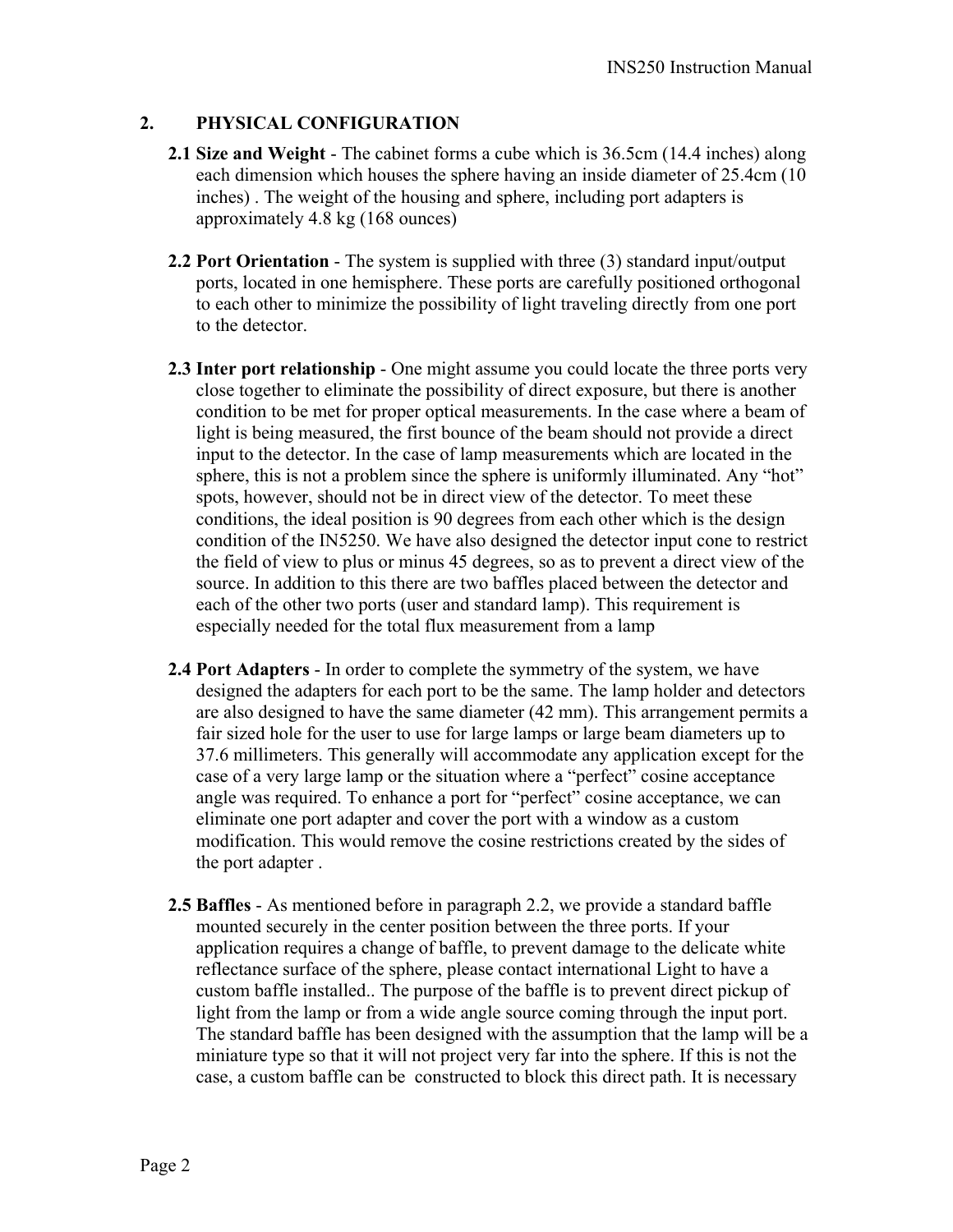to know the exact nature (size) of the lamp to be measured since the geometry is quite complex for the design of a new baffle.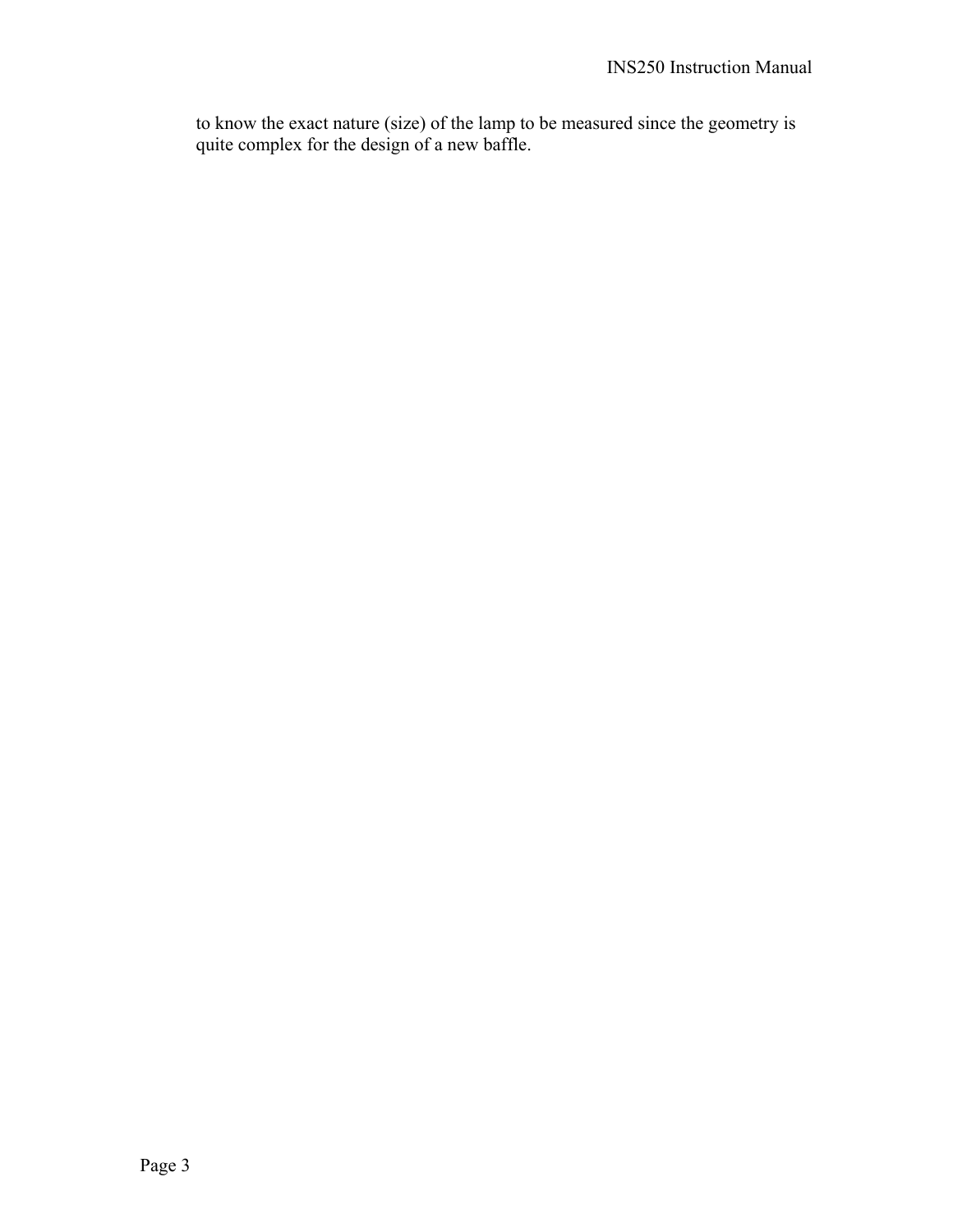### **3. ELECTRICAL CONSIDERATIONS**

**3.1 Input Power** - The standard wiring configuration is set up to accept 115 volts, 50—60 Hz input power. If we know in advance, the power supply inside can also be connected for 230 VAC, simply by changing two jumpers on the power transformer.

The source input power requirement is less than 10 watts, and if the internal power supply in not used to drive an extra load, the requirement drops to less than 3 watts.

- **3.2 Standard Source Power** Inside the integrating sphere cabinet is a 5 volt D.C. power supply which supplies 60 milliamps of current to the 300 milliwatt transfer standard lamp.
- **3.3 Available User Power** If the user has use for this available source of 5 volts, the power supply is capable of a total of 1.5 amps and must only deliver .06 amps to the internal lamp. This leaves more than one (1) amp available for a lamp to be tested. If LED's are to be tested, an appropriate current limiting resistor can be used to supply the proper bias current for this test lamp. Also if a brighter transfer lamp is desired, the 300 mw transfer lamp can be replaced with a higher power lamp up to 7 watts.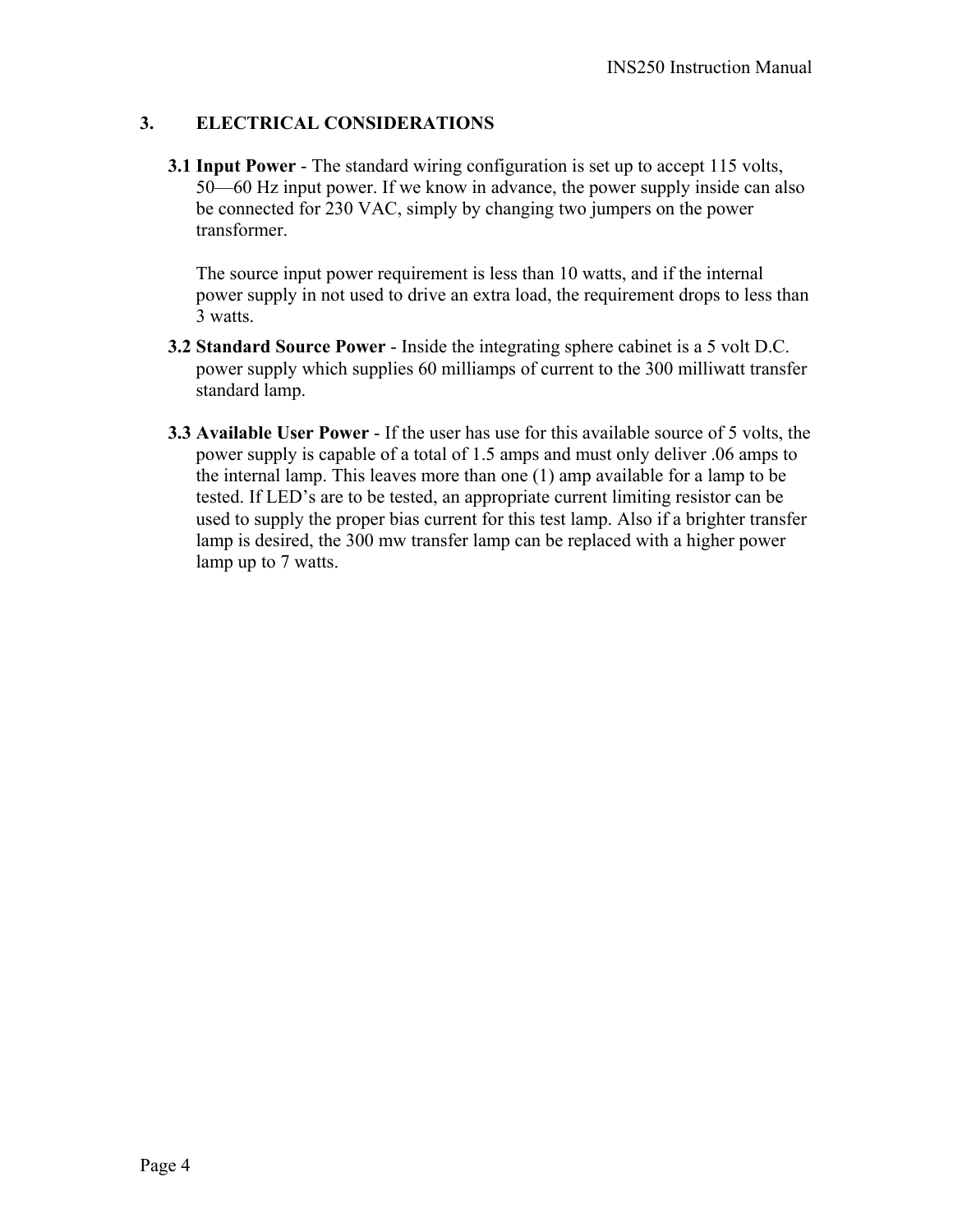#### **4. OPTICAL PROPERTIES**

**4.1 Sphere Coating**- The sphere coating has been chosen for its optical reflectance over a broad spectral range, at the sacrifice of its adhesion quality. For this reason it should be handled with extreme care or not touched at all. Its reflectance through the visible is 98 percent and remains above 90 percent from 225 to 1300 nanometers (see spectral response curve)



Extreme care should be exercised to keep dirt out of the sphere, since a one percent change of reflectance can produce a five (5) percent change in throughput. This coating is the most expensive part of this product and has the most effect on stability and prolonged life of the system. For this reason every effort should be exercised to keep any foreign particles from falling inside. If the system gets a lot of use, it is recommended that the calibration be checked once a year or sooner (especially if the output of the internal transfer standard begins to show a different reading)

**4.2 Standard Transfer, Lamp** - This lamp is not meant to be a standard in its own right, but it has been selected to have a long life and can provide a good indication of the condition of the sphere. Its primary use is to transfer the sphere calibration, which usually has been performed with a blank plug in the user port, to the condition with either a different plug or holding adapter for a test lamp. When the test lamp is off but inserted into the sphere, it can change the original calibration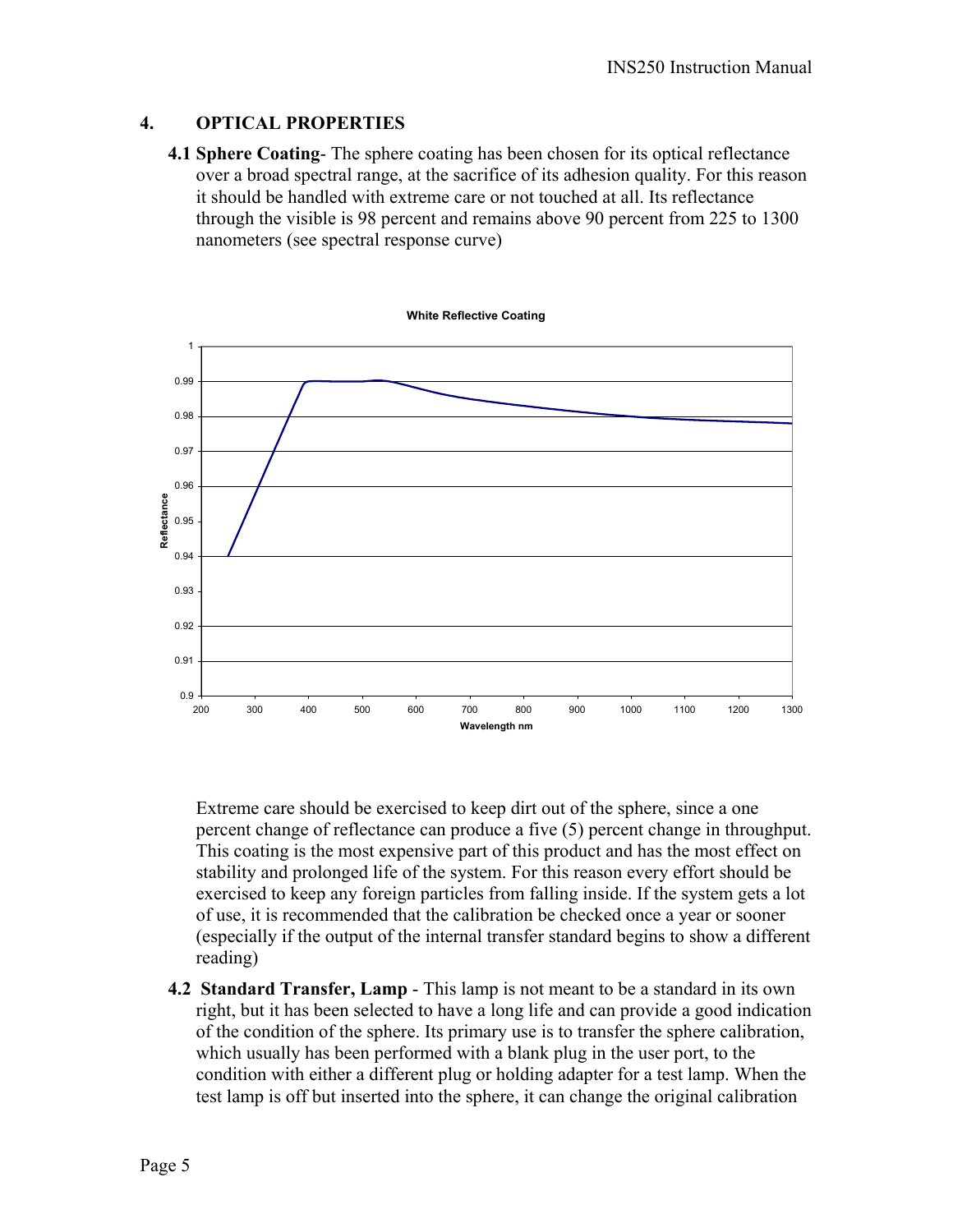of the sphere because of the introduction of the foreign body into the calibrated environment. By reading the transfer lamp before and after the conditions have been changed, a new calibration can be established (see section 6. for details)

**4.3 Detector Input Cone** - The INS250 does not come with a detector, but most applications will require one as well as an appropriate instrument to measure the signal from same. The IL1700 and IL1400A series instruments are especially well suited for this purpose since they can be programmed for direct readout of the final answer. In other words the sphere is calibrated together with the instrument, usually with a blank plug in the user port. The transfer standard lamp output is read under these same conditions so that the user port can be modified and still make it possible to get an absolute calibration (see section 6.)

To make the detector have the correct acceptance angle, we have a detector "CONE PLUG" which is mounted on the front of the detector to restrict the field of view to plus or minus 45 degrees, and .yet it improves the gain over the typical cosine diffuser that comes with most of the detectors. This field restriction is especially necessary when a beam measurement is being made. The beam from a source such as a laser will impinge on the opposite side of the sphere, which will make a "hot spot" at an angle about 45 degrees off axis. It is not desirable to let the detector see this first bounce. In most cases the laser can even be angled to further reduce this effect or the baffle could be repositioned to block the reflection path rather than the input port path.

- **4.4 Standard Lamp Location** The standard lamp is located on one of the port plugs, which again puts it off axis from the detectors field of view. The baffle is located so that the direct rays from the lamp will not be seen by the detector. This port plug can be removed to inspect the lamp as necessary.
- **4.5 Standard Lamp Output** This transfer lamp is chosen to have a low output in a range similar to that of small miniature lamps, and to be closer to the low level of irradiance typical from other sources of beam power. This proximity to the unknown magnitude reduces any chances of nonlinearities from creating unwanted errors. This is not to say that our detectors are non linear, in fact they are more linear than most methods of measurement, but it is a technical precaution to stay in the same "ball park". The lamp puts out all of its 300 milliwatts of input power in one form or another but only a little more than 10 milliwatts makes it into the visible spectrum. The visible magnitude is provided with the INS2SO, however a detector based measurement is considered a more stable reference to use for this calibration. The transfer standard lamps output is recorded as comparison reference to keep tabs on the changes in the performance of the entire system as elements are changed within the system.
- **4.6 User lamp-location** Other miniature lamps may be mounted in a similar fashion to that of the transfer standard lamp. The standard baffle provides proper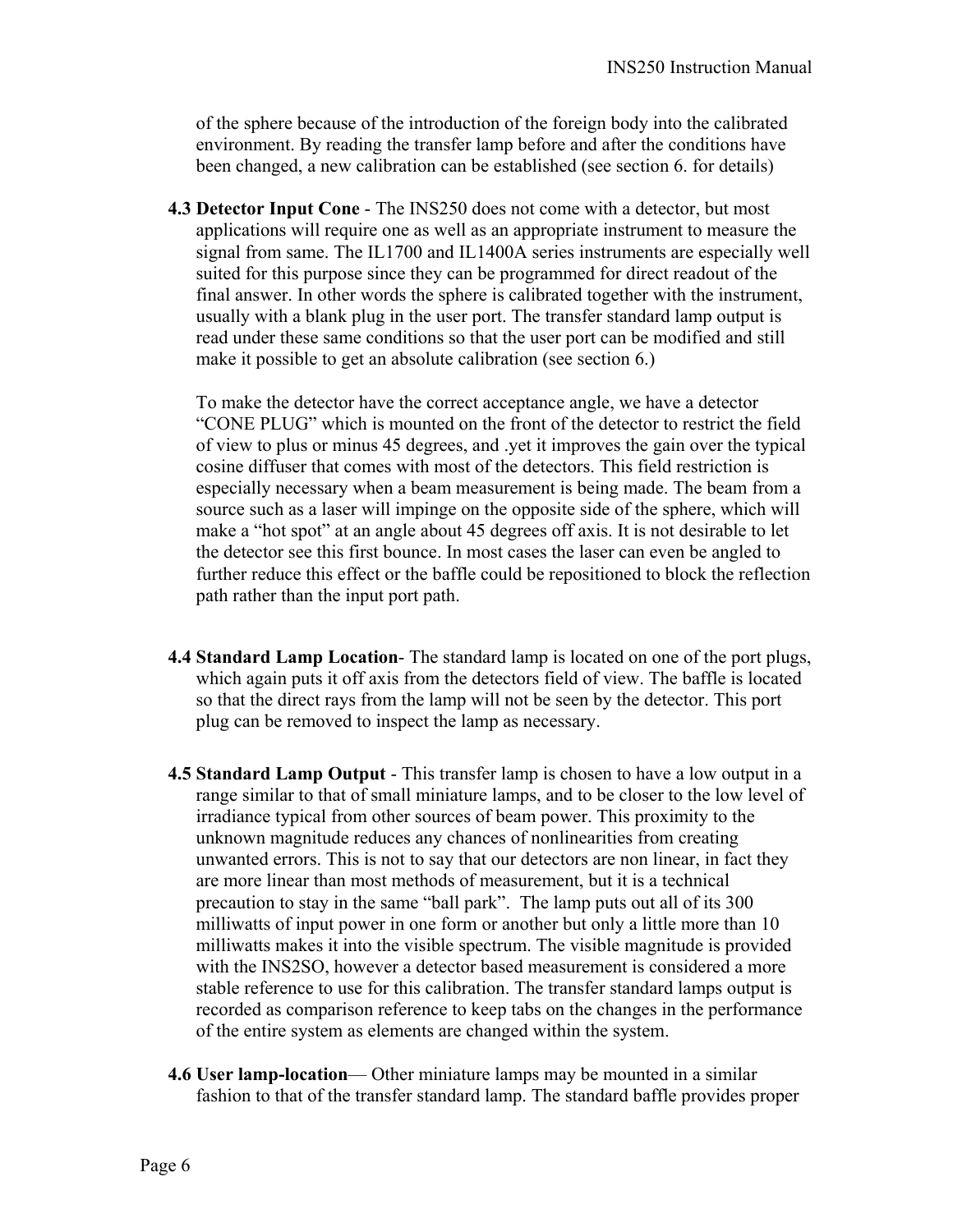blocking of direct radiation from getting to the detector, as long as the lamp is located close to the port plug. If it were a large lamp which projects considerably into the sphere, the direct path to the detector may not be properly blocked. In this case it would be necessary to redesign the baffle, or make a new one specifically for that application. An alternate design could be to make a holder to put the lamp in the center of the sphere, which is the best place from an optical standpoint since it does not create any "hot spots" along the wall of the sphere. In this case a baffle would have to be made to project up to the middle in order to block the direct path to the detector. We did not design the system that way because the extensive structure needed in the sphere offsets the advantage of being in the center. This long holder creates more of an absorbing surface which must be compensated for.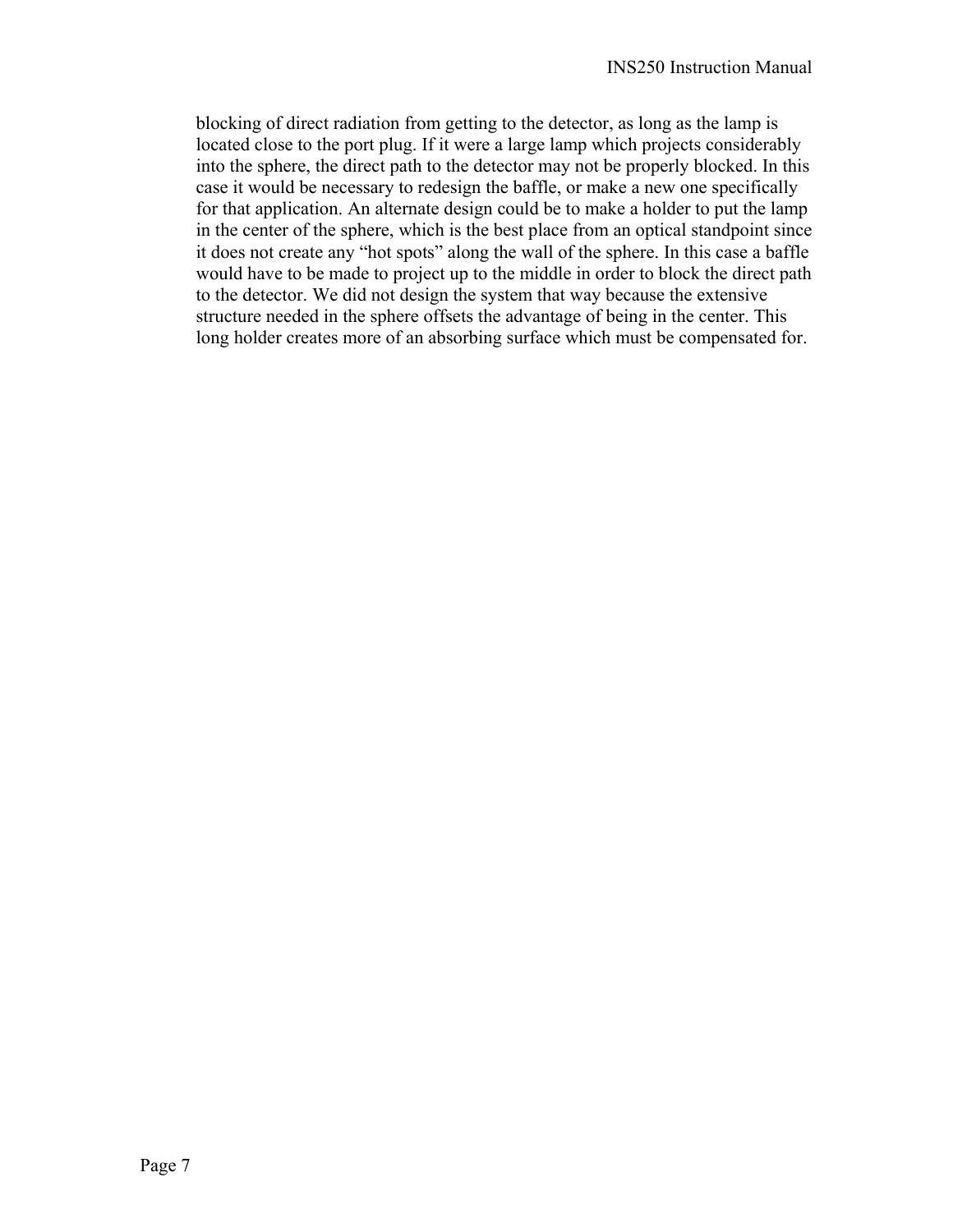#### **5. TYPICAL APPLICATIONS**

**5.1 Mean Spherical Intensity**— To properly measure the total flux from a source, one must "catch" all the radiation regardless of the-emission direction. A sphere is the ideal choice for this application. Two of the standard intensity measurements would be the candela and the watts/steradian for photometric and radiometric applications. Also the flux measurements of lumens and watts are another variation. This is the best indication of total efficiency of a lamp, since it indicates its total ability to convert electrical power to optical flux.

To differentiate between beam intensity and isotropic intensity, the measurements have often been classified as beam candle power and mean spherical candela. If the output of the source may be used in all directions, then the MSC (using the INS250) measurement is a better indication of performance. On the other hand, if the output from the source is used in one direction, then beam intensity measurements would be more appropriate. These could be expressed in lumens per steradian (or watts/steradian) or beam candela in a given orientation.

#### **5.2 Flux Measurements**

- **5.2.1 Laser Measurements** Total flux measurements (as mentioned in 5.1) can be performed with the source located outside the sphere (directional sources) or inside (omni—directional sources). If your requirements are to determine the flux output from a source which is in the form of a beam, such as a laser or output from an optical system, the integration sphere makes a very nice receiving system since the large input port forms a uniformly sensitive detector- with a large receiving - diameter (37.6mm). - In the case of laser applications the final absolute answers are in optical power (watts/square centimeter)
- **5.2.2 Wide Beam Flux Measurements** Wide beam sources are also very accurately measured simply by catching all the light in the input port. For diverging beams, it is necessary to be close enough to insure that the outer edges of the beam diameter are still smaller than the input port diameter. The uniform sensitivity of the port properly measures the total flux entering the hole. In addition the sphere acts as an attenuator and provides a uniform signal to the detector. Large solid angles can be accommodated. In fact one steradian of flux can be measured by establishing the source at 34.7 millimeters distance away from the user port. This makes it very easy to make beam candela (lumen/steradian) measurements, since you would be measuring with a solid angle of one steradian. The receiving cone for other solid angles can also be measured with a great deal of accuracy, since the distances are large and uncertainties are minimized. If the distance-to the input port is large with respect to the port diameter (37.6mm), then the calculation reduces approximately to the area of the input port (11.10 sq. cm.), divided by the distance squared. In other words if you were 10 centimeters away from the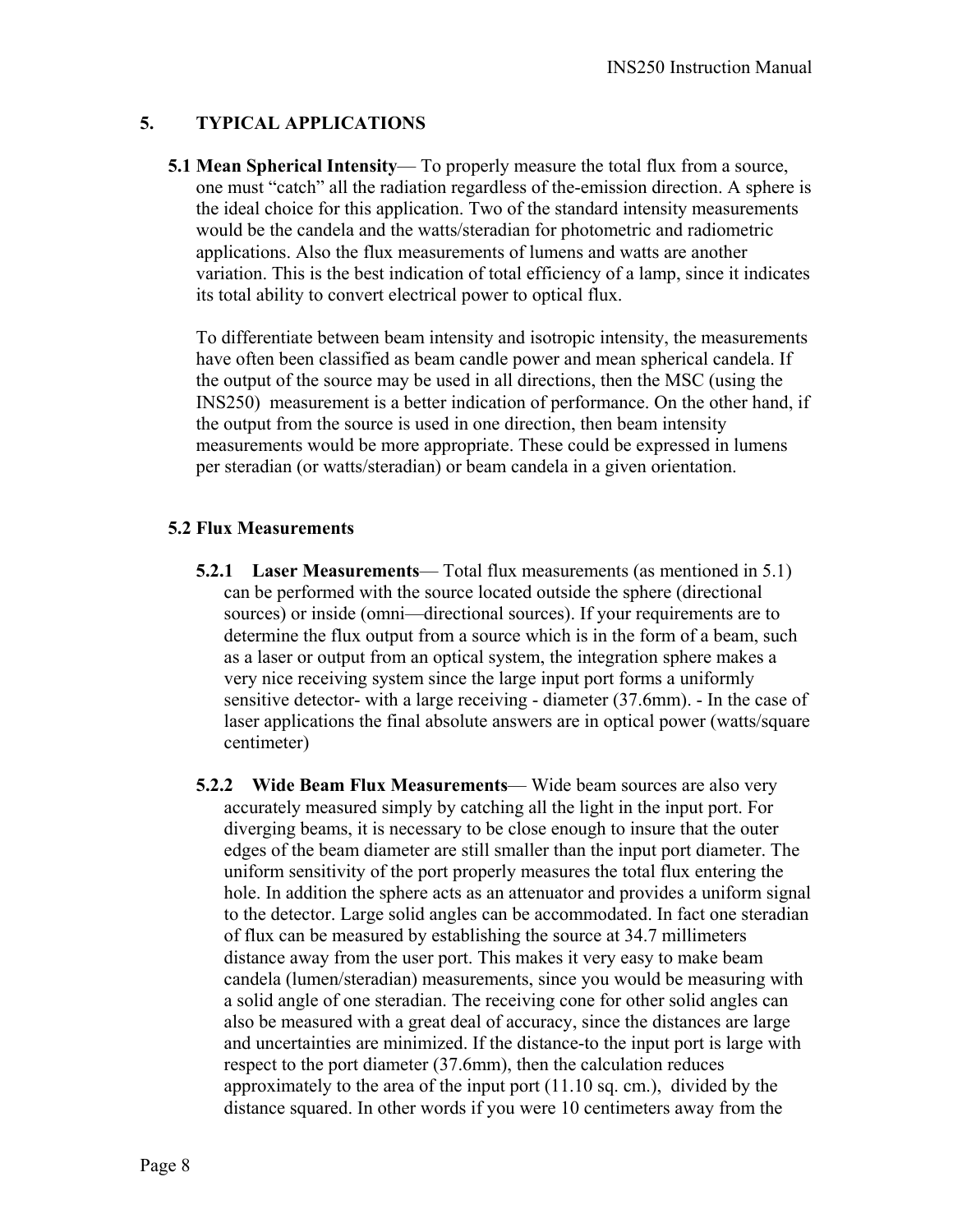rim of the port, you would divide 11.10 by 10 squared and get the solid angle to be .111 steradians.

If the sphere is calibrated to read optical watts, it is easy to measure irradiance since the input port is 11.10 square centimeters; therefore by dividing the number of watts measures by the input area gives the irradiance in watts per square centimeter. If it is calibrated in lumens, then by dividing by the input area in square feet (l1.95e—3), we will get the number of lumens per square foot which is equal to foot candles.

- **5.3 Diffuse Source (Radiance/Luminance)** In order to calibrate a luminance (brightness) meter, it is necessary to have a uniform diffuse source of luminance. Such a source is difficult to generate while maintaining both the properties of uniformity across the surface and still have a diffuse Lambertian spatial emission pattern. An integrating sphere is ideal for solving both requirements. The internal transfer standard lamp will produce a low level luminance source; however a brighter source could be used if this was to be one of the primary applications. We can provide a luminance calibration and special lamp installation if this is a requirement.
- **5.4 Cosine Receiver**—Not only does the input port of an integrating sphere have a uniform sensitivity across the face of the hole, it also provides a very good spatial sensitivity to match the Lambertain response (cosine). In the design of the INS250 we had to include the input port adapters which obstruct the light at wide angles, thus altering, the cosine response to oblique angles. If this is an important application, we can manufacture the system without a port adapter, and can install a window for environmental protection. Contact the factory for these custom modifications.
- **5.5 Flat Response Attenuator—** The special White Reflectance coating has a very flat spectral response, which makes it perform as an excellent attenuator from the UV through to the infrared part of the spectrum (see Fig 1). Ultraviolet light is especially difficult to measure and still maintain detection, having a cosine response. This is one of the strong features of the INS250.